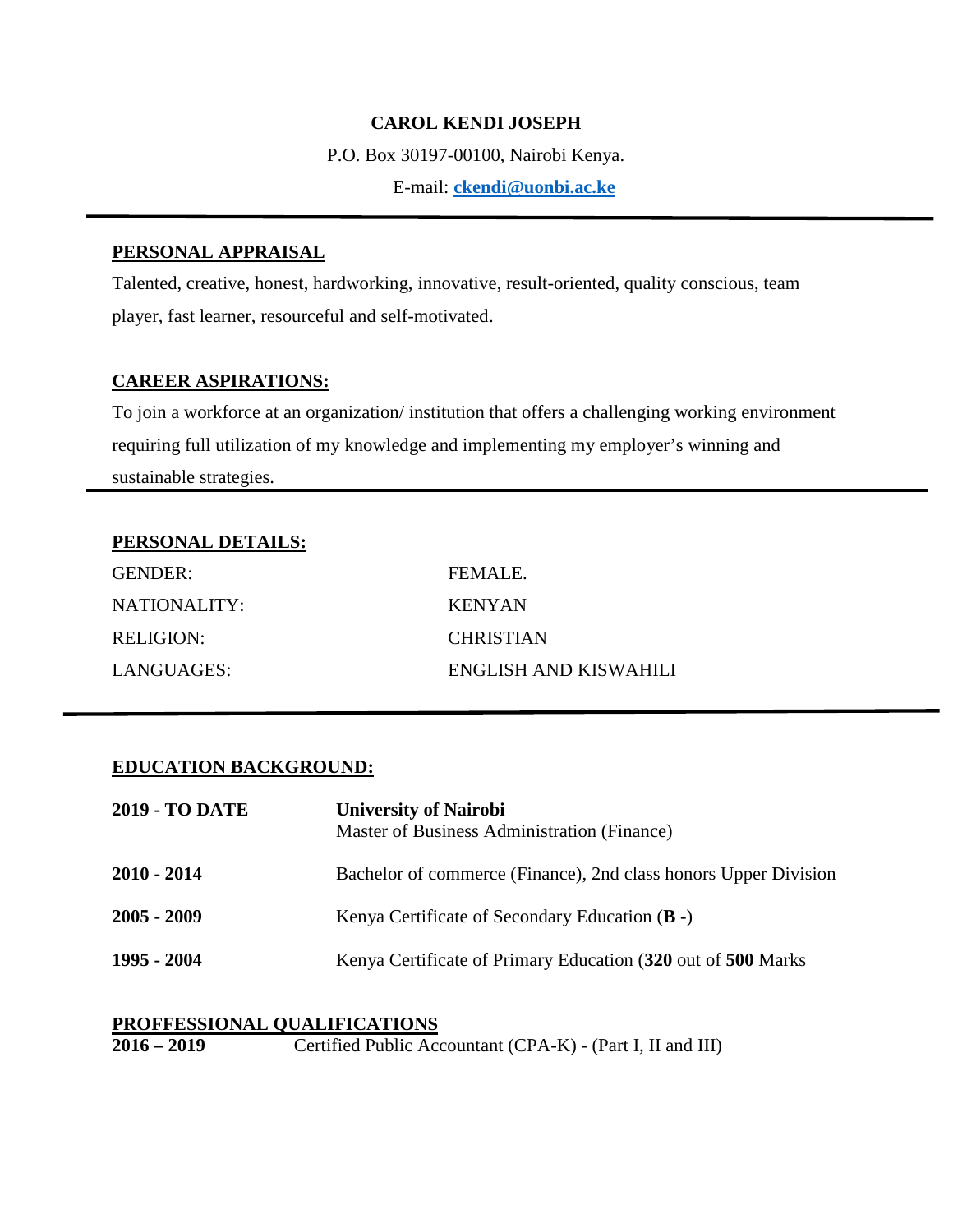# **INFORMATION TECHNOLOGY PROFICIENCY**

- **2013** Certificate in Computer Packages
	- Spreadsheets Ms Excel and Ms Access
	- Word Processors Ms Word and Ms PowerPoint
	- Enterprise Resource Planning(ERP) and ACCPAC (Sage)
	- Accounting Packages QuickBooks

# **WORKING EXPERIENCE:**

#### **AUGUST 2016 – DATE: THE UNIVERSITY OF NAIROBI Position: Assistant Accountant**

# **Duties – Budgetary section**

- Control the university budget by making informed decisions before committing an expense.
- Preparing financial reports such as council expense reports, departmental development index/absorption reports, utility reports, and departmental estimate reports among other reports that are key in preparation of Annual Reports and Financial Statements.
- Advising personnel on implications of various expenses in respect to their monthly allocation.
- Preparation of University Supplementary and forward budgets.

# **Duties - Expenditure section**

- Preparing payment vouchers for various suppliers.
- Assisting clients/suppliers track there payment progress.
- Receiving and Filing the local purchase orders.
- Notifying various user departments on the errors or missing information/documents on their requests.
- Preparing payment vouchers for various medical and consultancy expenses refunds for members of staff.
- Any other duty assigned by supervisor.

# **OCTOBER 2015 – JULY 2016: PAYTECH LIMITED (MAGICTOUCH TECHNOLOGIES LTD)**

#### **Position: Technical Officer /Operations/Cashier Duties:**

- Management of Car park system, and System performance tuning.
- Network Administration ; ensuring that the network infrastructure is up and running,
- Hardware maintenance and service,
- Performing daily backups.
- Applying operating system updates, patches, and configuration changes.
- Adding, removing, or updating user account information, resetting passwords.
- Answering technical queries and assisting users and troubleshooting any reported problems.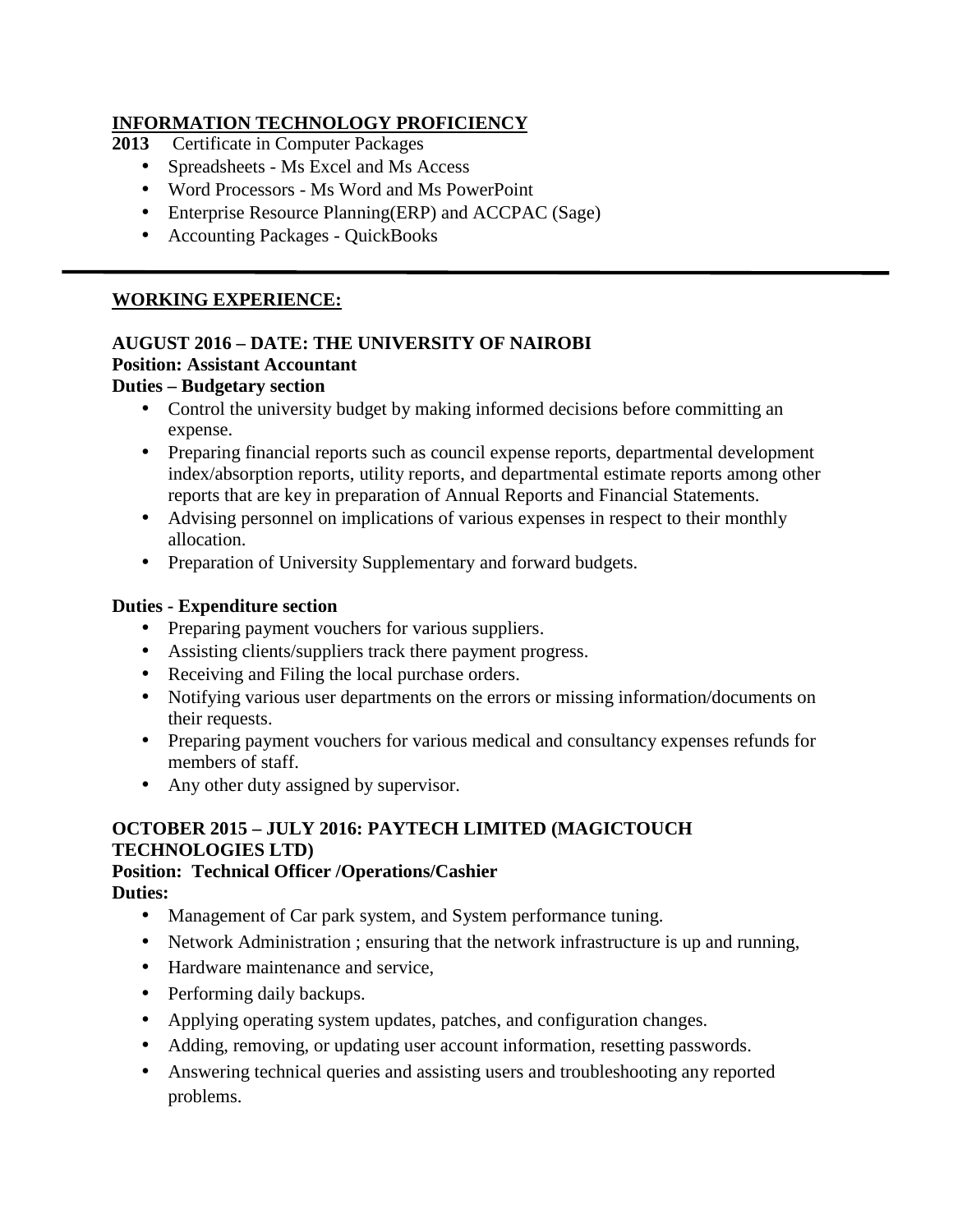- Tracking system errors and field device events and applying appropriate solutions.
- Extraction of system reports.
- Preparing deposit slips for the daily banking of cash.
- Reconciling cash in hand and system entries as well as daily reporting.
- Preparing requests for working float funding from the Accountant via the supervisor.
- Custodian of cash on site.
- Handling of any operations issues on site

# **2010 - 2014: MITUNTU GIRLS' SECONDARY SCHOOL**

#### **Position: Christian Religious Education and History and Government teacher Duties:**

- Attended the classes as stipulated in the timetable.
- Couched netball team and took the team to provincials two times and once to regionals.
- Appointed assistant patron of Environment club.

# **2009 to 2010: OLD MUTUAL MERU BRANCH Position: Group Scheme Financial Advisor**

**Duties:**

- Prospecting clients to identify their needs for provision of insurance and investment services and products.
- Provide financial advice to clients according to their requirements and risk profile as well as the performance of the specific portfolios.
- Carry out a detailed fact finding review of the potential clients and recommend appropriate insurance and investment products.
- Maintain a regular follow-up with clients to maintain strong customer relationships.

- **SKILLS ACQUIRED**<br>• Knowledge of SAGE and all Microsoft Office Applications
	-
	- Solutions **Excellent written and verbal communication skills.**<br>
	Ability to present complex information in an easy to understand format.<br>
	Problem solving skills.
	-
	- Prospecting, negotiation, presentation and territory management skills.
	- Good interpersonal and planning skills.
	- Ability to work under minimal supervision.
	- Good analytical and logical thinking skills.

# **HOBBIES:**

- Travelling.
- Listening to music.
- Reading informative journals.